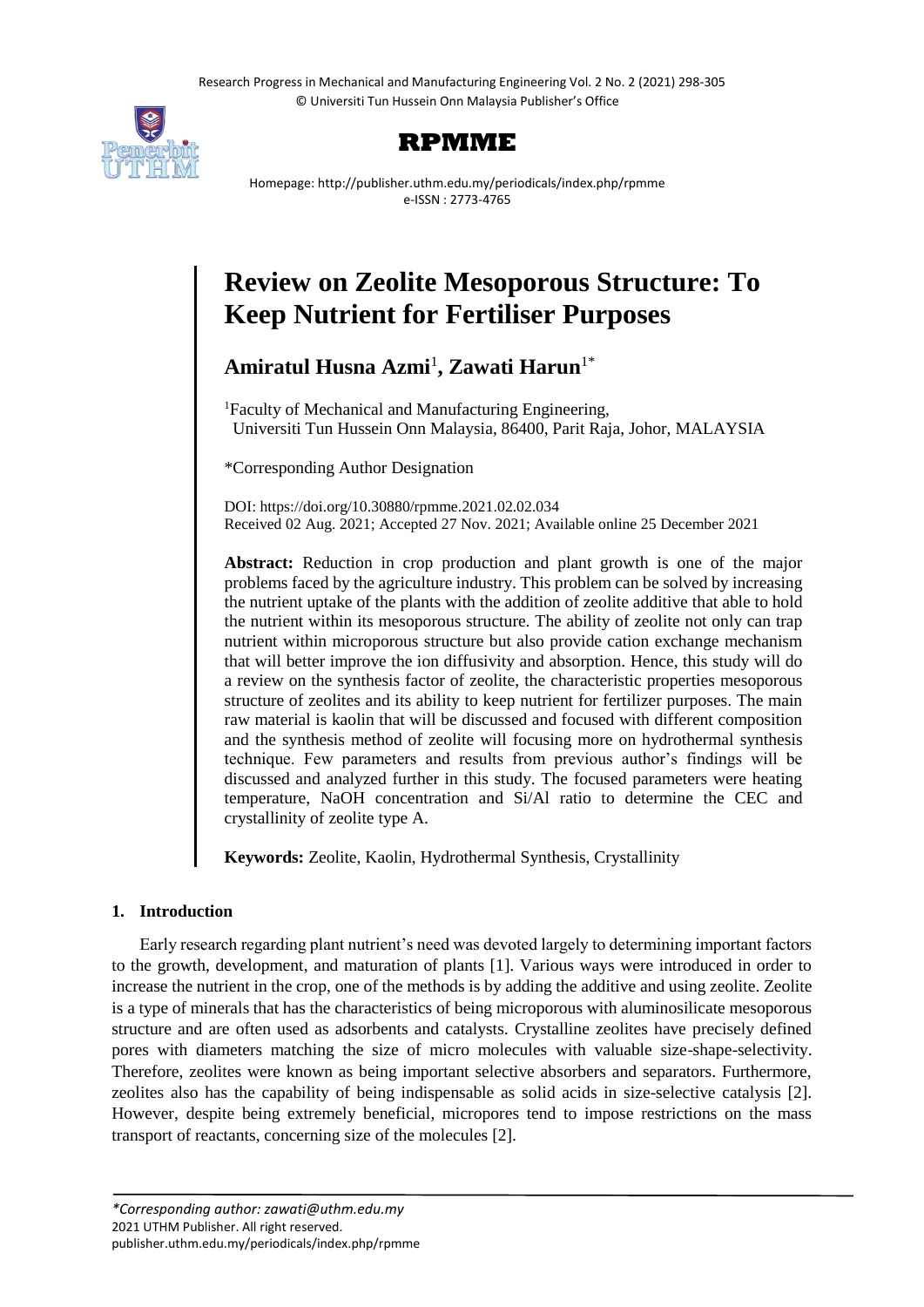Processing parameters in the process of zeolite synthesis from kaolin will affect the formation and phase and properties of the zeolites produced. For example, zeolites with different type and structure possessed a mixture of silicone dioxide  $(SiO<sub>2</sub>)$  and aluminium oxide  $(A<sub>12</sub>O<sub>3</sub>)$  and this ratio of silica: alumina may affect the formation of zeolite. Hence, this study will highlight on the formation of zeolite based on different value of silica: alumina ratio, the influenced factors that will generate different zeolite CEC and shape produced. The effect of hydrothermal and calcination process effect towards zeolite properties and performance also reviewed to analyses the characteristics, properties and structure of zeolites produced. should describe general information on the subject matter area of study. The effect of zeolites on nutrient uptake efficiency, plant growth and quality of soil will be reviewed as well in ensuring its ability for the targeted application



#### **2. Materials and Methods**

The raw material that will be discussed in this study as a source of zeolite is a mineral called kaolin. Kaolin generally contain various amounts of minerals such as muscovite, quartz, feldspar and anatase and it is usually white in colour [3]. Kaolin has low adsorption capacity for the reason that it has low CEC which is why a zeolite synthesis process from kaolin is highly beneficial because adsorption rate of a zeolite is way higher [4]. Kaolin is a also cheap and abundant in nature which is considered an economical raw material.

#### 2.1 Hydrothermal synthesis of zeolites

Zeolites that were treated using hydrothermal will have to go through the calcination process or the metakaolinisation, for temperature below than 700-800 °C to transform the kaolin to zeolite. It will be done in a sealed autoclave for several hours at certain temperature. Then it will undergo the heating process mainly at 100 °C with NaOH that will act as an alkali solution base to enhance the formation of zeolite structure [5–7].

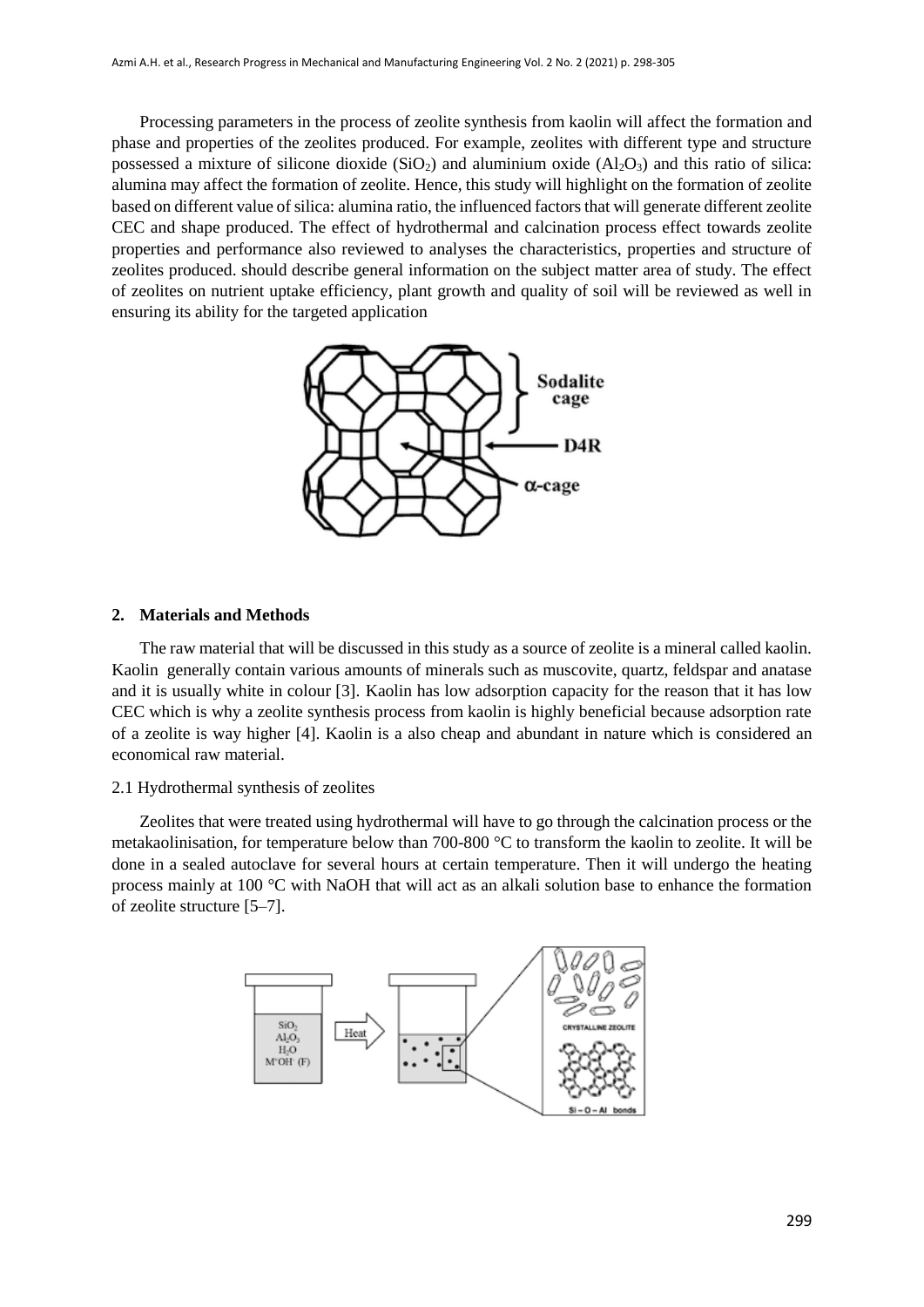#### 2.2 X-Ray Diffraction (XRD)

The characterization of zeolite formation needs to use a device called the X-Ray Diffraction (XRD) machine. This machine will identify an image of a molecular structure of a crystalline material in an xrays form. Specifically, an XRD analyser will acquire patterns of interference that mirrors the lattice structure by varying the incidence angle of the X-Ray beams. This technique can be used to calculate the relative crystallinity of zeolites sample using a certain custom C-program [8].

#### 2.3 Scanning Electronic Microscope (SEM)

Zeolites will undergo various phases after this XRD treatment which is the scanning of zeolite structure using SEM microscope as stated above to analyse the morphology of the surface of zeolites. The structure of zeolite will be analysed based on the pore size and crystallinity Relative crystallinity of synthesized zeolites can be calculated using this formula [9]:

Relative Crystallinity 
$$
\left(\frac{I}{I_o}\right) = \frac{\sum \text{ intensity of XRD peak of product}}{\sum \text{ intensity of XRD peak of standard zedite}}
$$
 Eq. 1

### **3. Results and Discussion**

The results and discussion presented in this section based on the previous recorded data and analysis of the previous researchers. Comparison and analysis of the result is presented based on the considered parameter/factors towards the determined output i.e properties and performance. All the selected considered parameter/factor such as parameters of zeolites synthesis: shape, crystallinity, NaOH concentration and Si/Al ratio. will be analyzed further and discussed towards the formation of zeolites based on their output such as CEC, absorption and plant growth.

#### 3.1 Comparison of zeolite synthesis from hydrothermal method

Results is presented in the form of comparison tables to review different findings from previous author in synthesizing zeolite.

Table 1 shows the parameter of zeolite synthesis from kaolin using hydrothermal method which is ratio of Si/Al, NaOH concentration and CEC or shape of zeolites obtained from four authors. [5–7,10]. High temperature (300 to 1300 ℃) in calcination process is essential because it influences the framework of zeolites as it increase the surface area and volume of micro-porous and mesoporous and the mass of zeolite (LTA) were also reduced [11]. Higher temperature lead to shorter time of reaction results to happen [12].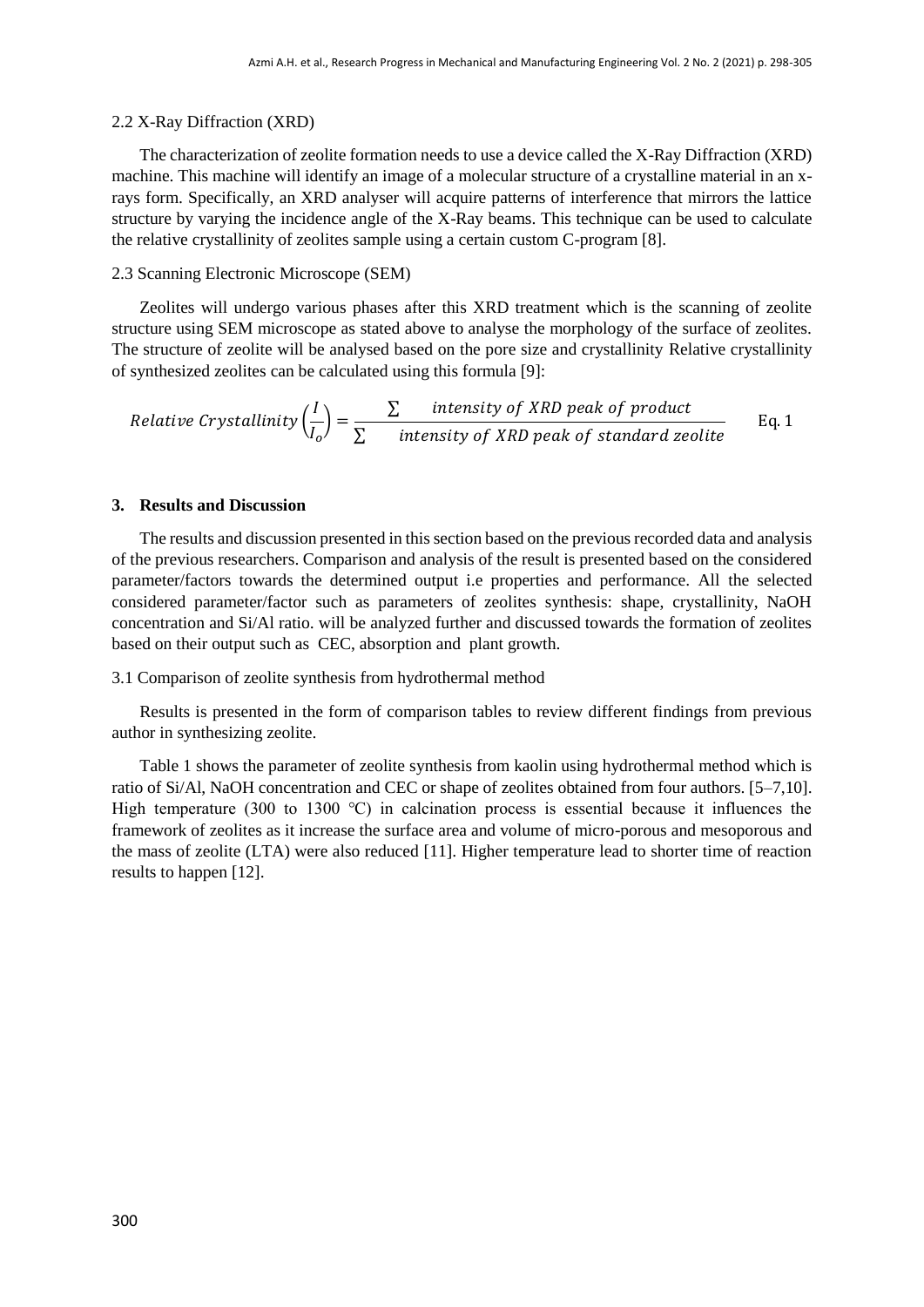| Table 1: Comparison table of zeolite synthesis from hydrothermal method: NaOH molarity and Si/Al |
|--------------------------------------------------------------------------------------------------|
| ratio                                                                                            |

| <b>Author</b>                                                                                                             | <b>Title</b>                                                                                                                                                                   | Si/Al ratio                   | <b>NaOH</b><br>Concentrati<br>on                              | <b>CEC/Shape</b>                                                                      |
|---------------------------------------------------------------------------------------------------------------------------|--------------------------------------------------------------------------------------------------------------------------------------------------------------------------------|-------------------------------|---------------------------------------------------------------|---------------------------------------------------------------------------------------|
| (a)<br>Monica A. Villaquira<br>N-Caicedo, Ruby M.<br>De Gutie Rrez,<br>Marisol Gordillo and<br>Nidia C. Gallego<br>(2016) | Synthesis of<br>zeolites from<br>a low-quality<br>Colombian<br>Kaolin                                                                                                          | <b>INTERMEDIATE</b><br>(2.32) | <b>NaOH</b><br>alkaline<br>solution                           | $CEC = 442$<br>$cmol(+)/kg$ of<br>zeolites<br>Cubic with<br>sharp and<br>rounded edge |
| (b)<br>Lijalem Ayele,<br>Joaquín Pérez-<br>Pariente, Yonas<br>Chebude, Isabel Diaz<br>(2015)                              | Synthesis of<br>Zeolite A<br>from<br>Ethiopian<br>kaolin                                                                                                                       | <b>INTERMEDIATE</b><br>(2.04) | Optimum<br>crystallinit<br>y at 3M<br><b>NaOH</b><br>$(90\%)$ | $\bullet$ CEC= 295 mg<br>CaCO <sub>3</sub> /g<br>• Cubic crystal<br>shaped            |
| (c)<br>Mousa Gougazeh, J-<br>Ch. Buhl<br>(2014)                                                                           | Synthesis and<br>characterizati<br>on of zeolite<br>A by<br>hydrothermal<br>transformatio<br>n of natural<br>Jordanian<br>kaolin                                               | LOW<br>(1.65)                 | Optimum<br>result at<br>$1.50M$ to<br>3.50M of<br><b>NaOH</b> | Cubic-shaped<br>crystals with<br>lephisheric<br>morphology of<br>hydroxysodalit<br>e  |
| (d)<br>A. S. Kovo, O.<br>Hernandez and S. M.<br>Holmes<br>(2009)                                                          | Synthesis and<br>characterizati<br>on of zeolite<br>Y and ZSM-5<br>from Nigerian<br>Ahoko Kaolin<br>using a novel,<br>lower<br>temperature,<br>metakaoliniza<br>tion technique | <b>INTERMEDIATE</b><br>(3.0)  | <b>NaOH</b><br>alkaline<br>solution                           | Octahedral<br>crystals of<br>zeolite Y                                                |

From Table 1, author (a) to (d) claimed that they used NaOH to enhance the zeolite formation and the best molarity of NaOH reported by two authors (a to b) is 3M. Author (a) reported high CEC value of zeolites which is 442 cmol/kg of zeolites, way higher than commercial zeolite which is only 408 cmol/kg[10]. Author (b) also reported a CEC value but they compare it with  $CaCO<sub>3</sub>$  which shows a value of 295 mg  $CaCO<sub>3</sub>/g$  of zeolites. CEC value of zeolite from author (a) and (b) shows that zeolite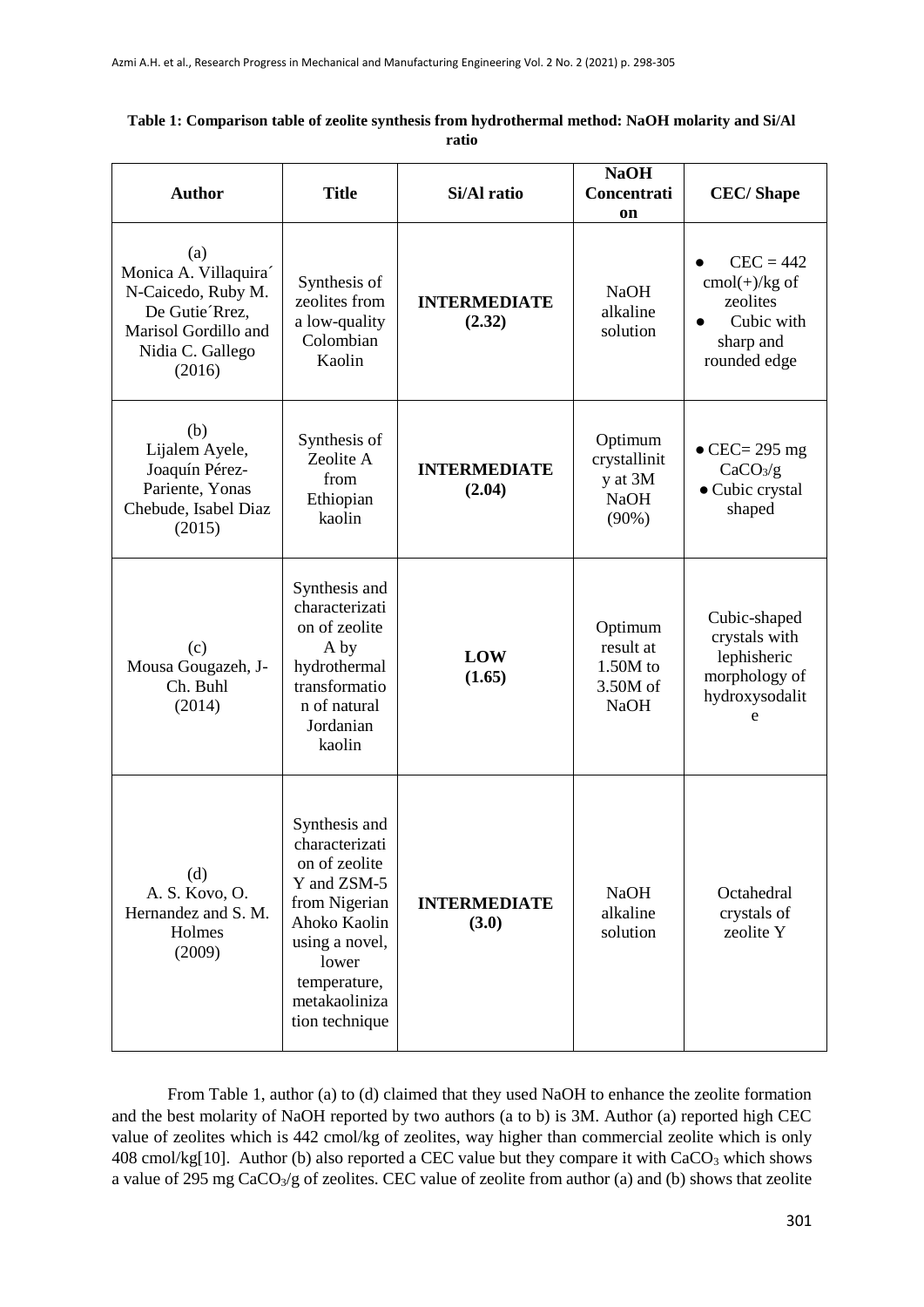is capable of exchanging cations, which is essential in its role for keeping nutrients for fertiliser purposes. Both author (b) and (c) reported to have a created a zeolite with excellent crystallinity at the molar ratio of 3M. Also we can see that the Si/Al ratio affect the shape formation of zeolite as author (a) to (c) gained a cubic shaped zeolite which is zeolite type A while author (d) gained an octahedral shape of zeolite which is known as zeolite Y. The Si/Al ratio of author (d) is slightly higher than other author which affect the formation of zeolite.

3.2 Comparison of zeolite effects on plant growth and nutrient uptake efficiency

The papers in this table discussed the effects of zeolites on growth of plants and its nutrient uptake efficiency [13–16] The CEC and crystallinity of zeolites are as shown below:

| Author/<br>Year                                                                                                                                    | Research<br>Title                                                                                                                         | <b>Types</b><br>of<br>Zeolite | <b>CEC</b><br>/crystalli<br>nity/ | Nutrient Uptake<br>Efficiency                                                   | <b>Plant Growth Measurement</b>                                                                                                                                                                                                                                                                                            |
|----------------------------------------------------------------------------------------------------------------------------------------------------|-------------------------------------------------------------------------------------------------------------------------------------------|-------------------------------|-----------------------------------|---------------------------------------------------------------------------------|----------------------------------------------------------------------------------------------------------------------------------------------------------------------------------------------------------------------------------------------------------------------------------------------------------------------------|
| (a)<br>Ramesh. V<br>Jyothi,<br>Jissy S<br>Shibli,<br><b>SMA</b><br>(2015)                                                                          | Effect of<br>zeolites on<br>soil<br>quality<br>and<br>nutrient<br>uptake<br>efficiency<br>in sweet<br>potato<br>(Ipomoea<br>batatas L.)   | Zeolite<br>$\mathbf{A}$       | 254.1<br>cmol/kg                  | Nitrogen (214.1)<br>$%$ )<br>Phosphorus<br>(337.5%)<br>Potassium<br>$(127.2\%)$ | 90 days of observation:<br>Number of leaves<br>$(136 \text{ to } 212)$<br>Number<br>of<br>branches (10.7)<br>to<br>17.7)<br>Vine length (cm)<br>$(99 \text{ to } 86.5)$<br>Yield and biomass<br>$(g/plant)$ :<br>Tuber yield<br>$(113.3 \text{ to } 177)$<br>Total plant biomass<br>$\bullet$<br>$(147.3 \text{ to } 221)$ |
| (b)<br>Khan, Amir<br>Zaman<br>Khan, H.<br>Khan, R.<br>Nigar, S.<br>Saeed, B.<br>Gul, H.<br>Amanullah<br>Wahab, S.<br>Muhamma<br>d, et.al<br>(2011) | Morpholo<br>gy and<br>yield of<br>soybean<br>grown on<br>allophanic<br>soil as<br>influenced<br>by<br>synthetic<br>zeolite<br>application | $Na-P1$<br>Zeolite            | 260<br>cmol/kg                    |                                                                                 | Pods<br>plants<br>$\bullet$<br>increased by 7.06%<br>Seed yield and dry<br>matter<br>accumulation<br>of<br>pod<br>plant<br>increased.<br>Leaf surface<br>area<br>increased                                                                                                                                                 |

**Table 2: Comparison table of zeolite effects on plant growth and nutrient uptake efficiency**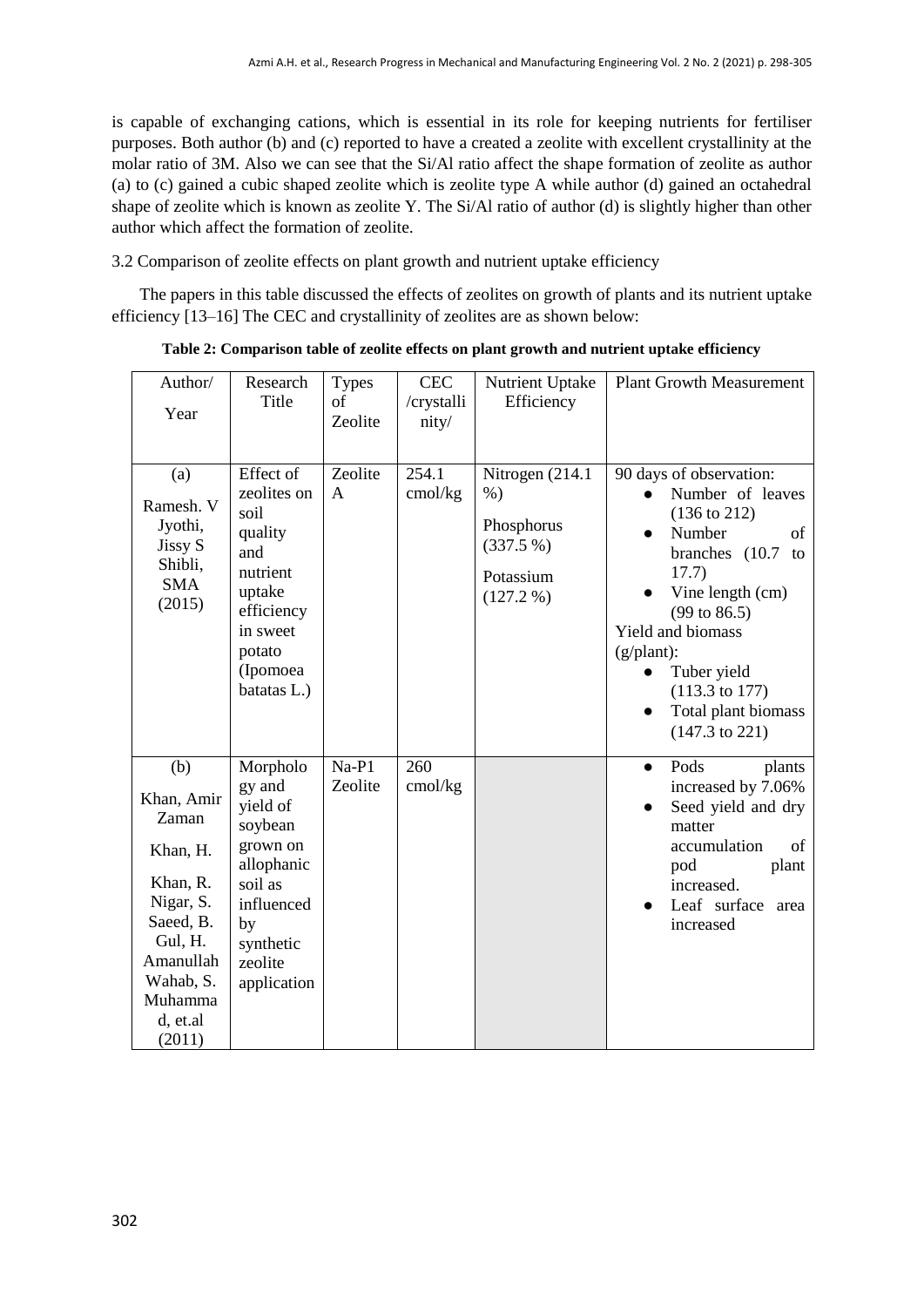| (c)         | Effects of   | Ca-type |           | Absorbs and                  | height<br>Plant<br>$\bullet$     |
|-------------|--------------|---------|-----------|------------------------------|----------------------------------|
|             | zeolite on   | zeolite |           | retain cation                | increased by 25%,                |
| $A.A1-$     | soil         |         |           | which is $Ca^{2+}$ ,         | Leaf area increased<br>$\bullet$ |
| Busaidi,    | nutrients    |         |           | $K^+$ , Mg <sup>2+</sup> and | by 44%                           |
| T.Yamamot   | and          |         |           | $Na+$                        | Dry<br>weight<br>$\bullet$       |
| o, M. Inoue | growth of    |         |           |                              | increased by 60%                 |
| et al.      | barley       |         |           | Increased cation             |                                  |
| (2008)      | following    |         |           | concentration in             |                                  |
|             | irrigation   |         |           | upper layer of               |                                  |
|             | with saline  |         |           | soil and                     |                                  |
|             | water        |         |           | decrease the                 |                                  |
|             |              |         |           | concentration                |                                  |
|             |              |         |           | down the profile             |                                  |
|             |              |         |           |                              |                                  |
|             |              |         |           | Filtered harmful             |                                  |
|             |              |         |           | salts in the root            |                                  |
|             |              |         |           | zone of plant                |                                  |
| (d)         | Surfactant-  | Zeolite | 85%       | Maximum                      |                                  |
|             | modified     | A       | crystalli | sorption of                  |                                  |
| Bansiwal,   | zeolite as a |         | nity      | Phosphorus (P)               |                                  |
| Amit        | slow         |         |           | $454.5$ mmol/g               |                                  |
| Kumar       | release      |         |           |                              |                                  |
| Rayalu,     | fertilizer   |         |           |                              |                                  |
| Sadhana     | for          |         |           |                              |                                  |
| Suresh      | phosphoru    |         |           |                              |                                  |
| Labhasetwa  | S            |         |           |                              |                                  |
| r, et.al    |              |         |           |                              |                                  |
| (2006)      |              |         |           |                              |                                  |

Table 2 presents data of nutrient uptake of zeolites in three papers by author (a),(c) and (d) have shown that zeolites are able to increase the sorption of nitrogen, phosphorus, potassium significantly and also manage to retain cations as stated by author (c). This were supported by the CEC data by two authors, author (a) and (b) presented a high CEC value of zeolite that shows a directly proportional relationship with the rate of plant growth. The plant growth was described based on the size of leaf surface area, height of plant and their yield which shows an absolute increase in amount. In addition, zeolite also can act as a filtration agent, by allowing good minerals and filtrating harmful salts/substance in the root zone of the plant, as reported by author (c) which correlates directly with the plant growth.

## **4. Conclusion**

In conclusion, zeolite can be synthesized using hydrothermal method and have good relative crystallinity and high CEC value by using these parameters which is 3M of NaOH, heating temperature 100 °C and has low and intermediate Si/Al ratio. Further investigation also proven zeolite has the ability to improve the growth of plant and has great nutrient uptake efficiency which makes it suitable for fertilizer purposes in agriculture industry. In fact, zeolite is one of the substances that is considered nature friendly which it does not harm and contaminate the environment, hence will provide green technology. This is beneficial to maintain the sustainability of the nature and maintaining good environment. Future study in reducing the time taken to synthesize zeolite using hydrothermal method and increase the major phase of zeolite formation is encouraged.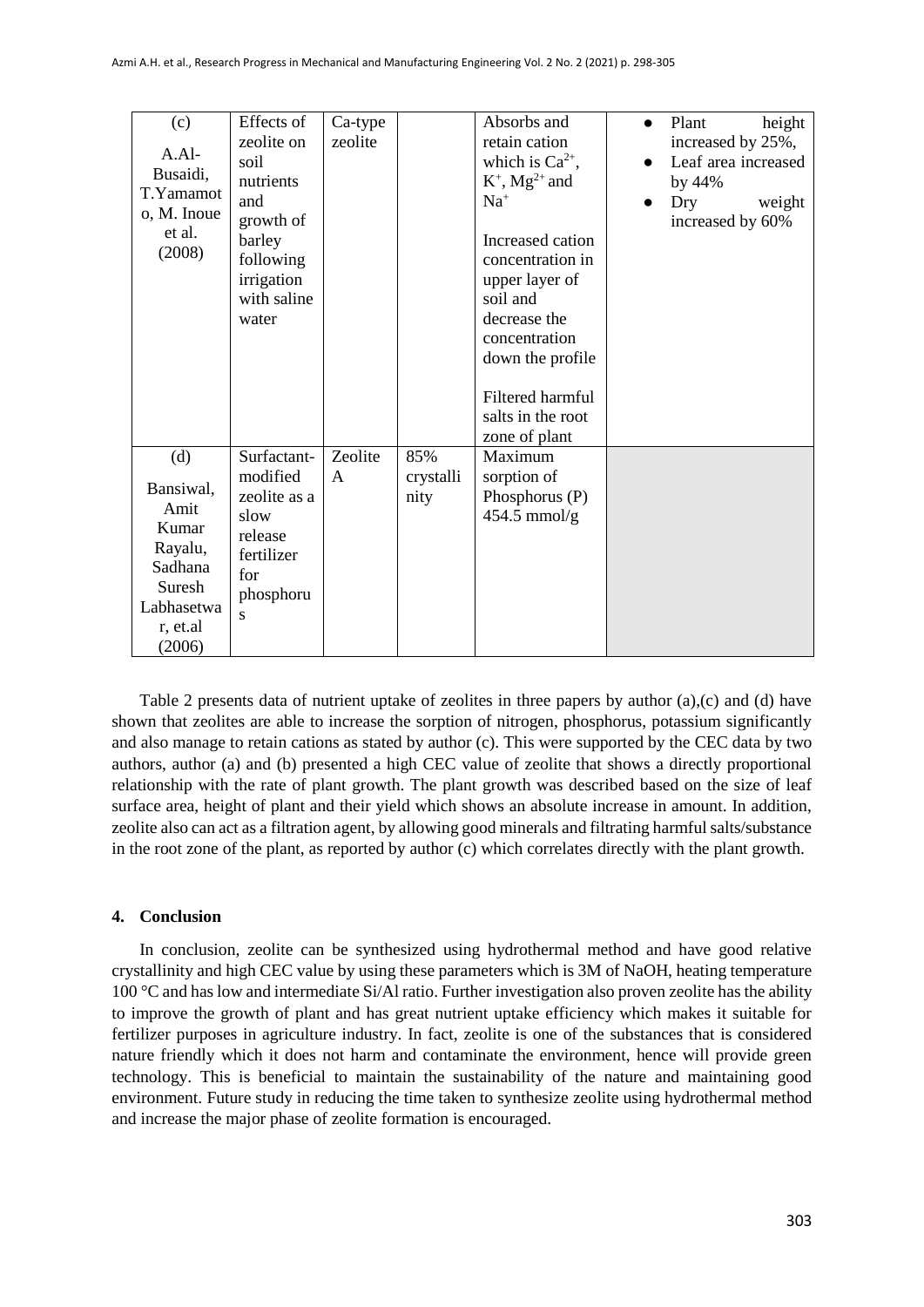#### **Acknowledgement**

I would also like to thank the Faculty of Mechanical and Manufacturing Engineering, Universiti Tun Hussein Onn Malaysia for the support in conducting the research.

#### **References**

- [1] Munson R D and Doll J P 1959 The Economics of Fertilizer Use in Crop Production *Adv. Agron.* **11** 133–69
- [2] Möller K and Bein T 2013 Mesoporosity a new dimension for zeolites *Chem. Soc. Rev.* **42** 3689–707
- [3] Ross C S and Kerr P F 1930 the Kaolin Minerals *J. Am. Ceram. Soc.* **13** 151–60
- [4] Pereira P M, Ferreira B F, Oliveira N P, Nassar E J, Ciuffi K J, Vicente M A, Trujillano R, Rives V, Gil A, Korili S and de Faria E H 2018 Synthesis of zeolite A from metakaolin and its application in the adsorption of cationic dyes *Appl. Sci.* **8**
- [5] Kovo A S, Hernandez O and Holmes S M 2009 Synthesis and characterization of zeolite y and ZSM-5 from Nigerian Ahoko Kaolin using a novel, lower temperature, metakaolinization technique *J. Mater. Chem.* **19** 6207–12
- [6] Gougazeh M and Buhl J C 2014 Synthesis and characterization of zeolite A by hydrothermal transformation of natural Jordanian kaolin *J. Assoc. Arab Univ. Basic Appl. Sci.* **15** 35–42
- [7] Ayele L, Pérez-Pariente J, Chebude Y and Díaz I 2015 Synthesis of zeolite A from Ethiopian kaolin *Microporous Mesoporous Mater.* **215** 29–36
- [8] Da Silva Filho S H, Bieseki L, Maia A A B, Treichel H, Angelica R S and Pergher S B C 2017 Study on the NaOH/metakaolin ratio and crystallization time for zeolite a synthesis from kaolin using statistical design *Mater. Res.* **20** 761–7
- [9] Kim W, Choi D and Kim S 2010 Sonochemical synthesis of zeolite a from metakaolinite in NaOH solution *Mater. Trans.* **51** 1694–8
- [10] Villaquirán-Caicedo M A, De Gutiérrez R M, Gordillo M and Gallego N C 2016 Synthesis of zeolites from a low-quality Colombian kaolin *Clays Clay Miner.* **64** 75–85
- [11] Menad K, Feddag A and Rubenis K 2016 Synthesis and study of calcination temperature influence on the change of structural properties of the LTA zeolite *Rasayan J. Chem.* **9** 788–97
- [12] Chandrasekhar S and Pramada P N 1999 Investigation on the synthesis of zeolite NaX from kerala kaolin *J. Porous Mater.* **6** 283–97
- [13] Ramesh V, Jyothi J S and Shibli S M A 2015 Effect of zeolites on soil quality, plant growth and nutrient uptake efficiency in sweet potato (Ipomoea batatas L.) *J. Root Crop.* **41** 25–31